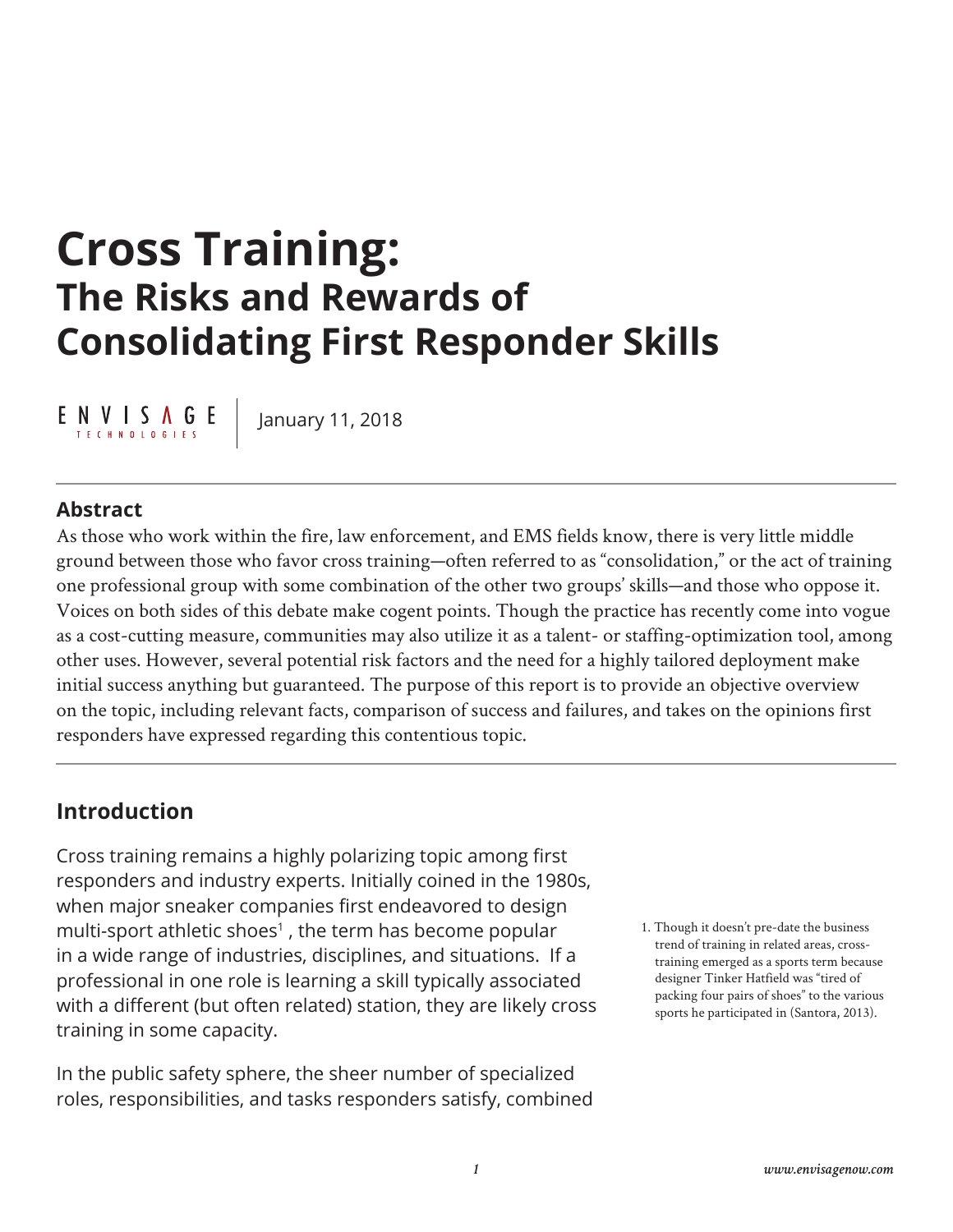with the financial and service needs of the communities they serve, mean this basic concept can be molded effectively to fit any situation. The simplest explanation of the practice is training law enforcement officers, firefighters, and EMS professionals with some combination of the other two disciplines' skills, though paramilitary training and other non-first response skills may also be implemented. For the purposes of this study, the primary focus will be on cross training programs that integrate law enforcement, fire and EMS training.

At first glance, any training that adds to a professional's skillset would seemingly be a good thing in any industry. In most hiring markets, a skillset touching multiple interrelated disciplines is an extremely marketable and in-demand commodity for applicants to display. Reasonably, a person with a broad collection of professional traits would be better equipped to handle anomalous situations (including talent shortages in areas in which they have cross trained), or emergent challenges, than someone trained in a singular job function. Following this logic, the cross-trained first responder could ostensibly provide a useful presence in a broader range of tactical situations than a single-skill counterpart, thereby increasing response time and improving safety for everyone involved in a given situation.

The actual benefits are not nearly as clear-cut as they might appear on paper, however. Alongside less-than-favorable and, often, resoundingly negative—opinions from first responders themselves, research suggests that implementing a cross training program is a touch-and-go affair, with published results that run the gamut of possible outcomes. Where some cities have successfully introduced programs that blend various aspects of first response work and flourish at their assigned task, others have tried, failed, and abandoned them altogether. Although successful cross training programs tend to operate at less financial/manpower cost than their "single"-purpose counterparts, high upfront costs mean failures can quickly become expensive mistakes.<sup>2</sup>

<sup>2.</sup> This is especially problematic since municipalities looking to save money with cross training have likely "already tried several other cost-cutting initiatives," leaving them with a smaller margin of error than they might have otherwise (Wilson, et al., 2012).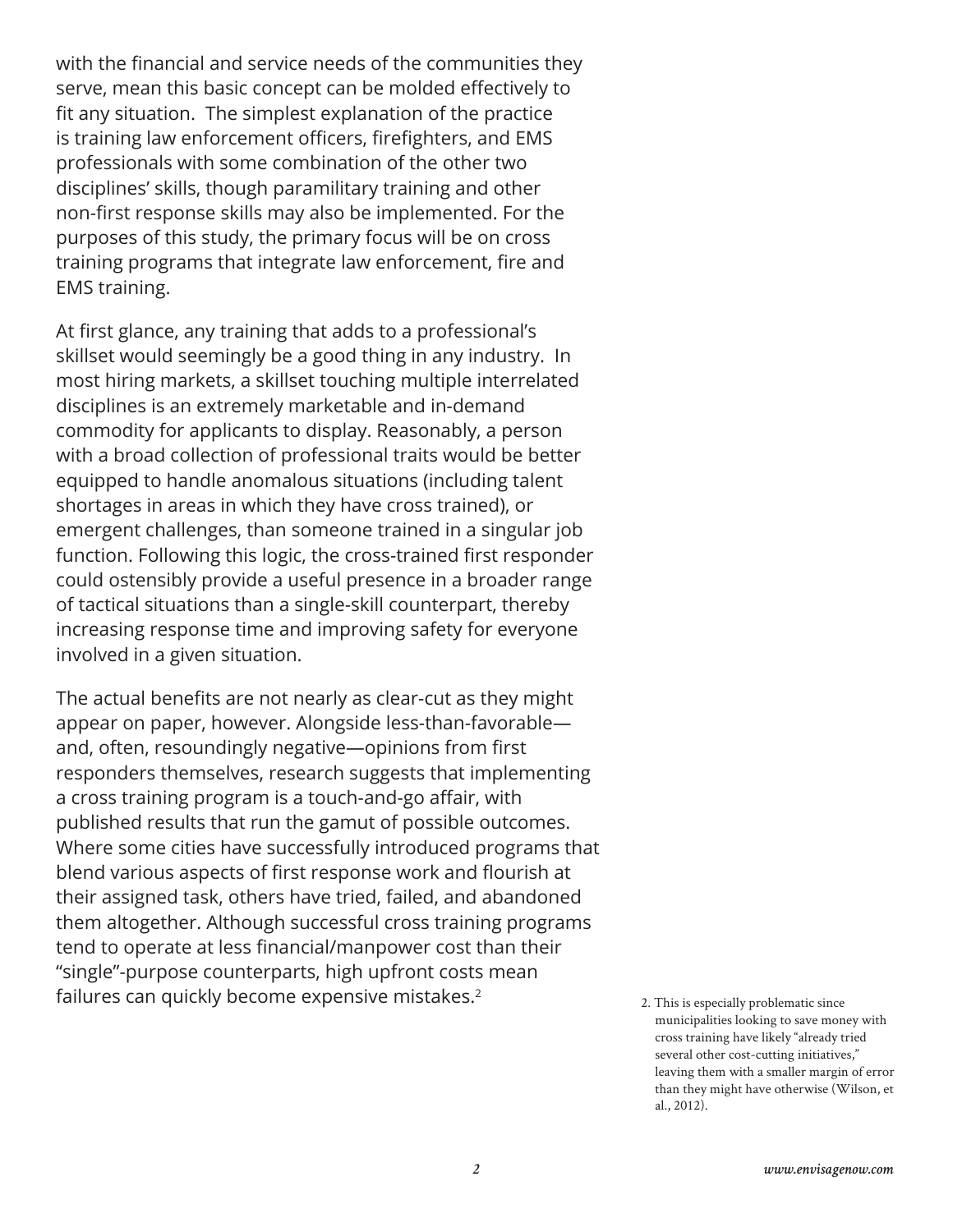### **Fiscal concerns play predictably large role in cross training decisions**

Hard figures on the number of agencies practicing meaningful levels of cross training are difficult to uncover. Wikipedia's list of "Departments of Public Safety with fully cross-trained personnel" numbers at 1063 , for instance, but provides little or no information regarding which skills are cross-trained. Even so, the practice is undeniably popular as a cost-saving move, considering its tendency to spread throughout regions (with varying results) when financial difficulties loom. East Grand Rapids and Rockford, for example, are two of several Michigan cities to consider and ultimately implement a merger of law enforcement and fire services due to shrinking tax profits, state budget cuts, and other fiscal concerns. The move saves the cities \$200,000 and \$1,000,000 per year, respectively.<sup>4</sup> Overall, the entire state of Michigan appears to have significantly more agencies with cross-trained personnel than any other state.

Indeed, cost savings and financial retooling seem to be nearuniversal reasons communities adopt cross training, largely because the practice, when successful, has been noted to bear outcomes civic leadership universally desires. Whether a local government adequately funds its responders or its law enforcement, fire, and EMT services must struggle under a thin budget, every governing body is keen to get more mileage from its money. When a cross-trained "generalist" unit can carry workloads that would require nearly twice as much manpower from standard specialized departments<sup>5</sup>, it is easy to see why those entrusted with a city's financial health might be inclined to jump at the premise when neighboring municipalities show favorable results.

Nevertheless, upfront costs have a high potential to undermine a community's attempts to adopt cross training as a cost-cutting measure. There's little question the restructuring and retraining necessary to any consolidative effort can require an overwhelming initial investment, particularly in conjunction with other costs more aligned to the community's individual needs. Equipment, severance packages for surplus personnel, fact-finding (for one example, analytical

3. (Department of Public Safety, n.d.).

4. Officials say the moves are made in the interest of creating a "cost-effective, streamlined" local government. Rockford Law enforcement Chief David Jones also says mutual aid pacts with neighboring counties will shore up any potential service deficiencies created by the consolidation (McMillin, 2012).

5. One author posits that "a group of crosstrained personnel can perform the same tasks that would require 60% to 80% more personnel to perform as single-discipline personnel" (Miller, 2016).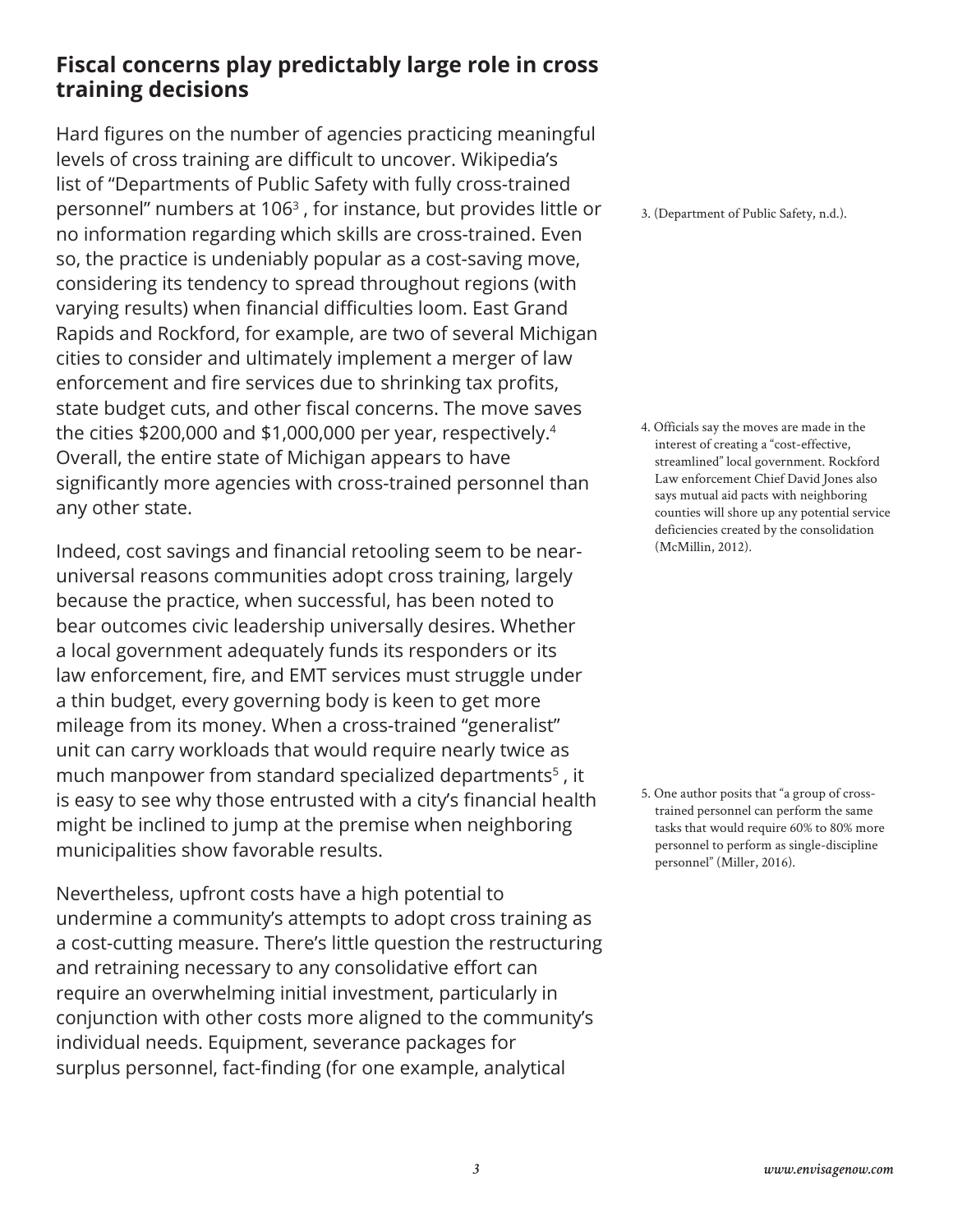research to see the number of cases in which the city's law enforcement and fire teams showed up to the same scene over a given time), and innumerable other context-dependent requirements can add to the initial financial burdens of cross training. Any one of these might make a merger financially unadvisable despite projected long-term savings.

#### **Staffing needs, federal requirements may further necessitate cross training**

A factor closely linked to financial expenditure, namely the desire for efficient labor usage, is another common reason communities consider cross training. Today's first response landscape is quite different from the world emergency service professionals worked in even two decades ago. In firefighting, building and vehicle fires have reduced by over 50 percent since the 1980s, while minimum staffing requirements and other factors keep fire service census numbers up.<sup>6</sup> This has left state and local governments to wonder what their fire teams should do with the time spent not fighting fires—a consideration that may not be fully understood, given the additional services the average fire department and its professional staff provide in the community.

In a city where fire calls are characteristically low and law enforcement staffing or response times are not at acceptable levels, cross training may make sense, if only at the hypothetical level. Idle time is diverted, manpower is better aligned with the city's needs, and leadership ideally gains more value for money they are already obligated to spend. This is similar to the reason most cities run fire and EMS services in tandem; and why many fire departments require that their career firefighters have some level of EMT certification. With fire calls dropping and an "all-hands-on-deck" philosophy underlining all emergency response disciplines, it makes sense that firefighting professionals bring as much utility as they can to the medical calls to which they increasingly respond.7

The same idea applies to other common staffing issues. From a certain perspective, multi-tool professionals make adaptation to labor woes easier by decreasing issues associated with unplanned absence, illness or injury. When both firefighters and law enforcement officers are trained on the same basic

6. Vehicle fires decreased by 64 percent between 1980 and 2013, while building fires dropped by 54 percent. Better construction materials, automated fire defense systems, and safer vehicles are all said to contribute to the precipitous drop (McChesney, 2015).

7. EMT-Basic certification requires 100 hours of training, including practice in real working conditions. EMT-Intermediate requires another 1000 hours yet (Alyson, 2017).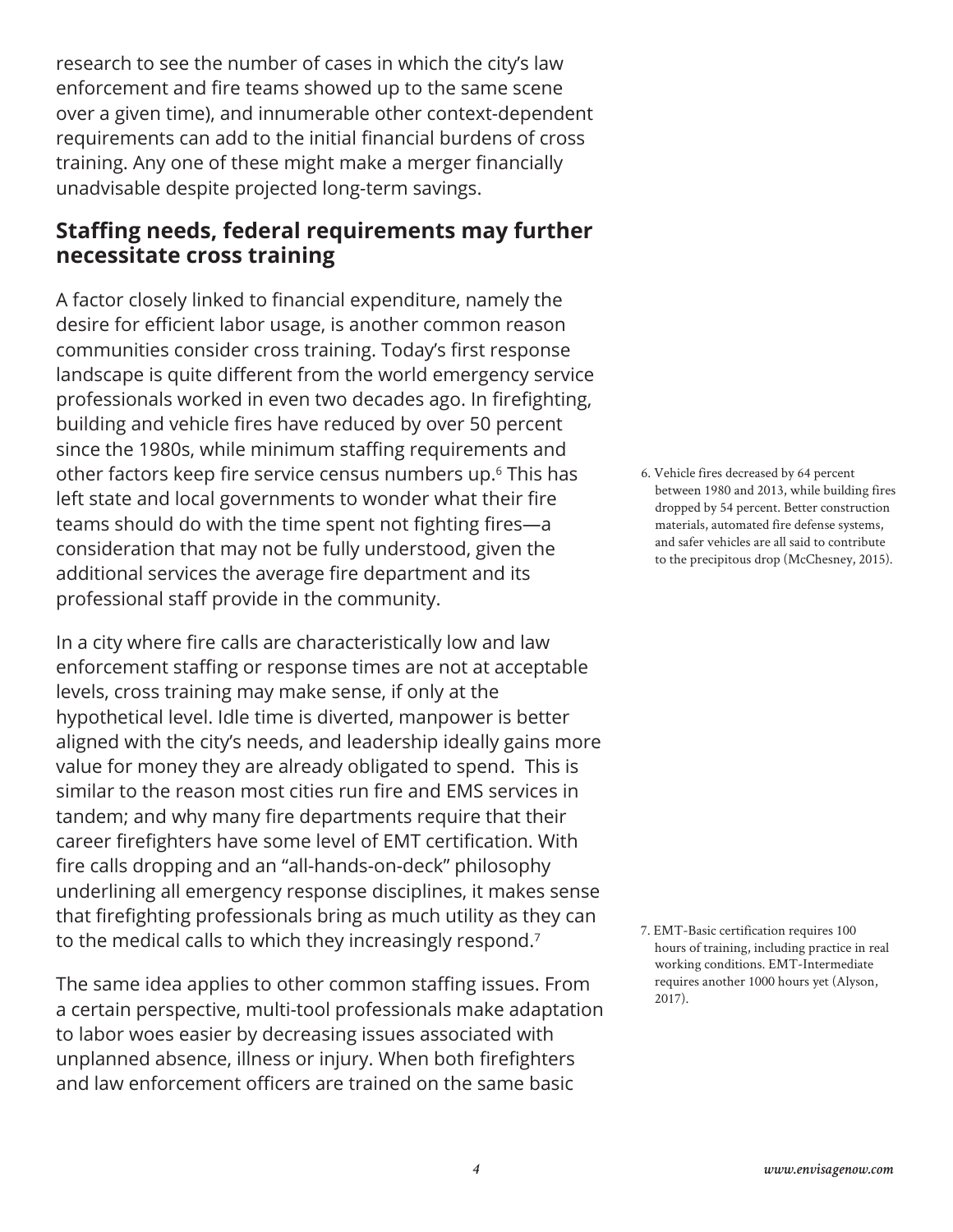principles, a law enforcement officer can easily substitute into an injured firefighter's role, or vice versa. This could lessen the burden of being down an employee for the duration of a shift, or allow for more efficient incident response.

Moreover, departments with elastic hiring needs—for example, a city that hosts major events requiring public safety presence throughout the year—could leverage crosstrained manpower to avoid the costs of temporary staffing, or the problems that come along with understaffing. In this sense, the organizational benefits of cross training for first responders largely mirror skill consolidation in private sector workplaces, where employers in information technology and other fields encourage the practice to keep a consistent stock of skills available and avoid what one author calls "single points of failure" in talent.8

Cross training has also become a necessity from a regulatory standpoint. Spurred by the man-made and natural catastrophes of the last 15 years, federal laws mandating National Incident Management System (NIMS) adoption as a qualifier for federal disaster preparedness funding have placed added importance on combined response and interdisciplinary training.9 Specifically, in 2004, Hurricane Katrina exposed major gaps in the readiness of New Orleans responders that were further compounded by their inability to easily and rapidly deploy and arrive on scene.<sup>10</sup> One wonders how the initial response may have been different had law enforcement and fire been trained in each other's basic roles or even in EMS, something that wasn't proposed in the city until 2014 nearly a decade later.<sup>11</sup>

#### **Can cross training soften longstanding mental health woes in first response?**

Further, cross training may hold health and career benefits for the individual first responder, this despite a generally—and at times extremely—negative attitude toward the practice by many responders themselves. Considering the complex links between health and career factors like job satisfaction, job stress, and work-life balance, it is reasonable to assume the same primary and secondary benefits that draw municipal governments to the practice may "trickle down," so to speak, to reduce unhealthy aspects of the job for individuals.

- 8. In other words, these advantages may keep private-sector businesses—and presumably public-sector entities in some cases—from becoming too reliant on an individual employee (Granier, 2005).
- 9. HSPD 5, Section 20, NIMS federal funding requirement, 2/28/03: "Beginning in Fiscal Year 2005, Federal departments and agencies shall make adoption of the NIMS a requirement, to the extent permitted by law, for providing Federal preparedness assistance through grants, contracts, or other activities. The Secretary shall develop standards and guidelines for determining whether a State or local entity has adopted the NIMS."
- 10. "We were heartened by acts of initiative, perseverance, and heroism by local responders and the U.S. Coast Guard but, to add bewilderment and outrage to our sense of tragedy, we were horrified when the response to the Katrina catastrophe revealed – all too often, and for far too long – confusion, delay, misdirection, inactivity, poor coordination, and lack of leadership at all levels of government." Hurricane Katrina: A Nation Still Unprepared. Special Report of the Committee on Homeland Security and Governmental Affairs.
- 11. The proposal came on the heels of a shooting event in which an officer showed within moments — but an ambulance took 10 minutes to arrive (Mackel, 2014).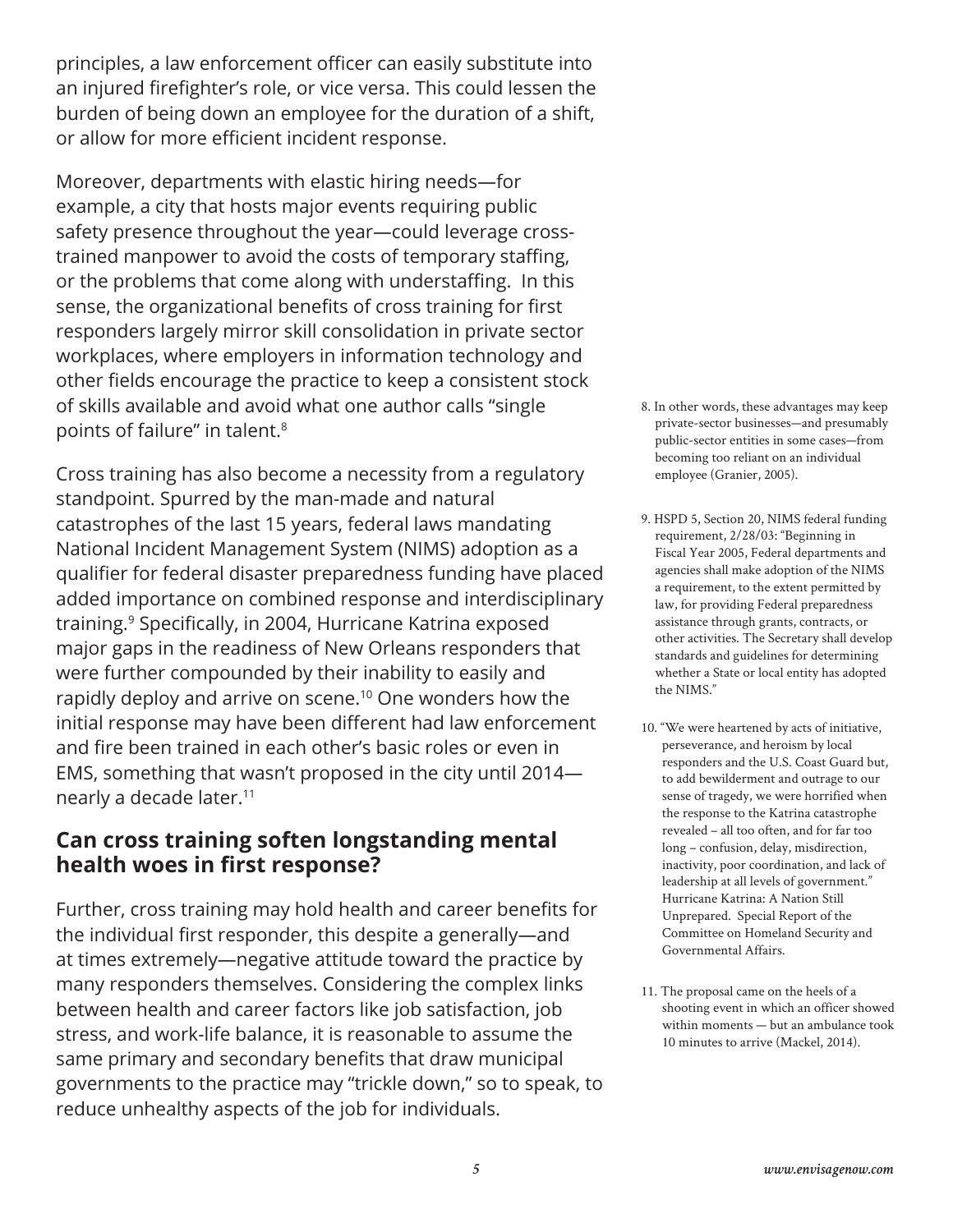If anything, these findings are worth exploring for their potential to offset the heavy physical and psychological demands fire, law enforcement, and EMS work places upon their respective ranks. Burnout and stress, primarily fueled by negative interactions with the public they serve, and workpolicy decisions beyond their control, contribute to extremely high incidences of mental disorders such as depression and suicidal ideation in EMS workers.<sup>12</sup> Workplace stress and culture concerns contribute to inordinate rates of unhealthy habits among career firefighters and other longstanding concerns;13 law enforcement work is notorious for above-thenorm rankings in almost every job-stress outcome imaginable, including depression, PTSD, stress, and suicide.<sup>14</sup>

To be sure, little direct research on the intersection of cross training and first responder mental health has been undertaken. Perhaps the most exhaustive study directly examining the two, a doctoral thesis by a then-graduate student at Indiana University of Pennsylvania, suffers numerous self-disclosed limitations in terms of scale and sample size.<sup>15</sup> Despite this, some of the study's findings mirror common sense, or at least align with what researchers know about burnout and its health effects. If a sense of "role overload" is partially responsible for causing burnout, a flexible roster means superiors can reduce departmental and individual strain with the added flexibility the practice grants. First responders may also feel, somewhat paradoxically, less "role conflict," another factor in burnout that occurs when duties are officially and explicitly divided. At the very least, an officer who knows they are formally expected to act as a firefighter will likely be more comfortable with the dichotomy than one who is informally pushed to perform parts of the role by current departmental need, policy, or legislation.

Then there is the complex link between excessive work time, job stress, and all the maladies the two might potentially inflict on law enforcement officers and others when experienced in conjunction. One would be remiss to reduce the legitimate trauma first responders face into a problem so simple it can be completely solved by off-time or downtime, but research indicates time away from the workplace—and the freedom to choose one's longer stretches of off-time, within reasonable limits—can reduce the incidence of common work-inflicted ailments.16 Here, the inherent flexibility cross training brings

- 12. One common factor in EMS burnout: 911 abuse, in which unethical or uninformed callers use emergency phone systems to "game" emergency rooms and get preferential treatment for sprained ankles and other minor ailments (American Addiction Centers, 2017).
- 13. Though the author claims that some firefighters may laugh at the "scientific definition of binge drinking," there's little question alcohol and other substance abuse is a problem for many career firefighters (Jahnke, 2015).
- 14. Law enforcement officers are at increased risk for cumulative PTSD, in which a collection of "smaller" traumas build to a larger disorder (Skeffington, 2016).
- 15. The study was conducted on first responders from eight cities in three states. None of the cities had a population over 75,000, among other limitations (Starr, 2009).

<sup>16.</sup> Experts also recommend reducing the amount of overtime officers and other first responders subject themselves to, where possible — another aspect of first response life cross training may be able to help with (Bond, 2014).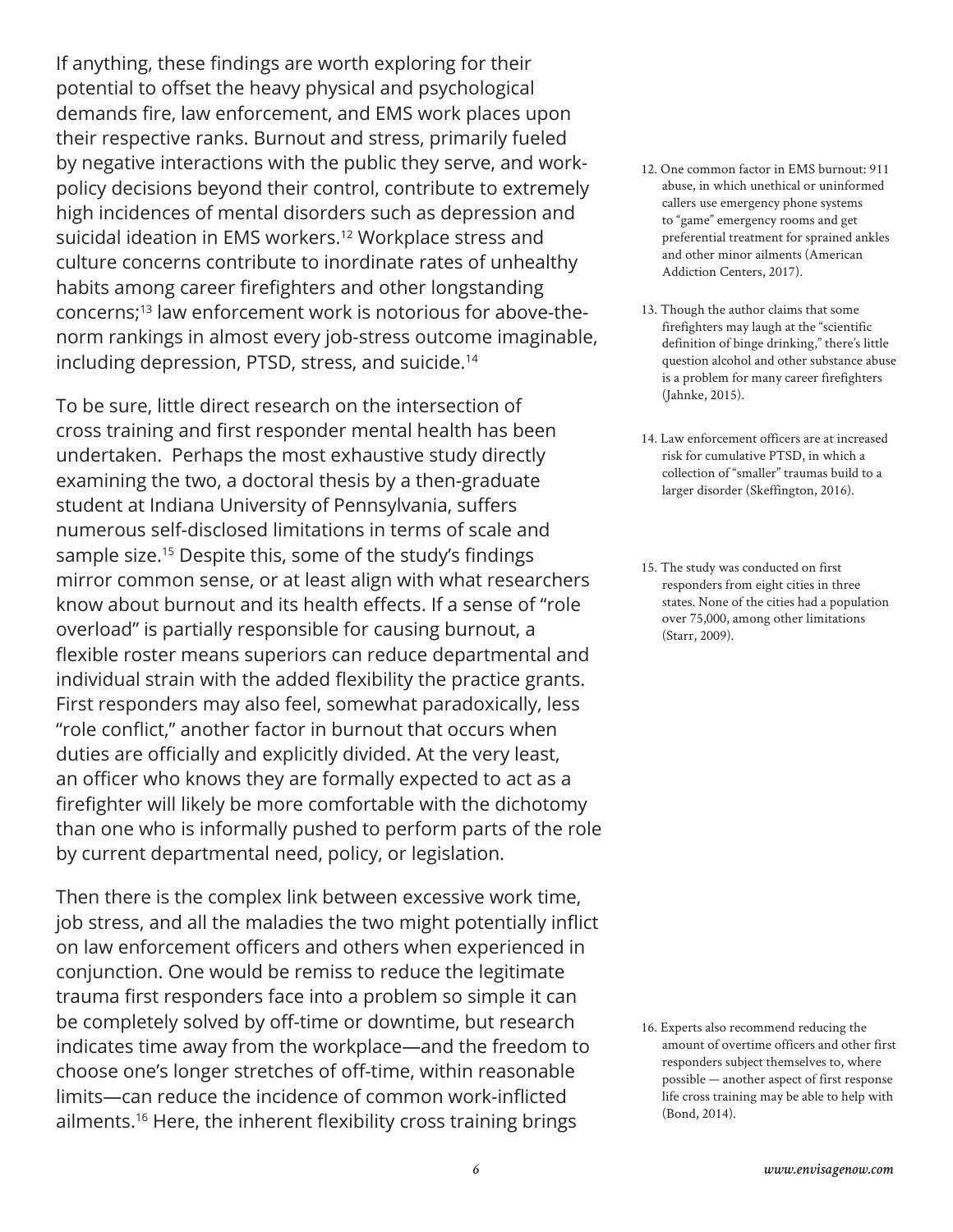could allow for adequate decompression and debriefing time following stressful events, more freedom to temporarily assign traumatized or overworked responders to calmer-stakes work, and other individual benefits an understaffed agency may be unable to meet.

To reiterate, cross training should not be viewed as a panacea for the very real risk of cumulative mental and physical health problems in first response. On the inverse, it makes sense that a responder forced into a role they never wanted to work may experience certain types of workplace stress, as would first responders facing looming layoffs in the face of a consolidation vote. But in the right conditions, with the right attitudes in place, it may be fair to say the practice has some potential to take the edge off aspects of the work that are known to cause burnout<sup>17</sup> —something for individual responders to consider as they refine their stance on interdisciplinary training.

#### **Cross training addresses regional concerns, may promote professional growth**

Cross training may exhibit beyond addressing personnel matters and physical/mental health concerns, however. The ability to adapt cross training policies and practices to highly specific needs grants municipal decision-makers near-infinite freedom in how they build or rebuild their rosters. In turn, this can be a program's biggest asset or tallest hurdle.

Here, geography will likely inform a city's final choices, just as it guides the services its responder organizations offer and tasks they carry out. In the western United States, frequent wildfires may result in more fire calls and larger need for fire personnel, making hybrid law enforcement-fire professionals a potentially wise choice in certain areas. The eastern United States' dense urban centers may necessitate a training focused on events that affect large groups of people living closely to one another. The above-mentioned city hosting multiple large events per year, for instance, may benefit from staff trained in some combination of law enforcement and EMS skills.

It is also important to note that cross training does not stop at full-on mergers of a city's first response organizations, even at its strictest definition. By considering their needs, community

17. The three most common types of burnout (overload, wearing-down, and a lack of challenge) could all ostensibly be offset with a smartly implemented cross training strategy (Lesonsky, 2015).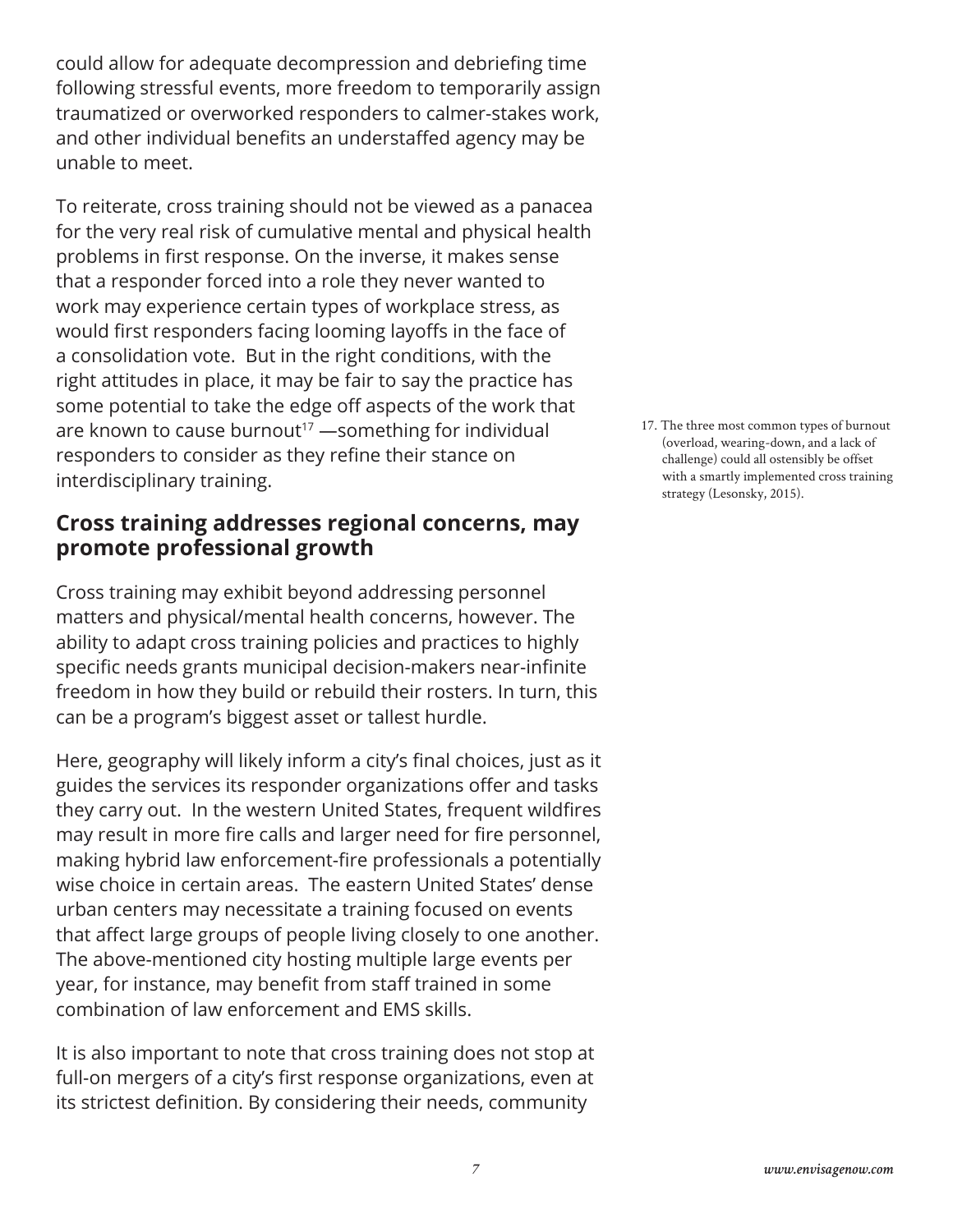health histories, and any commonly committed crimes, cities mulling over a consolidation of skills may choose to take a different route altogether. One government may choose to employ a handful of "switch hitters"—a group of officers who've expressed a willingness to fight fires, for instance—to reduce scheduling or response time concerns, while another may decide to impart a specific skill across its entire responder corps and nothing more.

Two recent trends in policing and firefighting illustrate this idea. First is the Crisis Intervention Team (CIT) model. This is an increasingly popular avenue for policing organizations wishing to better handle mental health calls, and a prime example of cross training that goes beyond law enforcement, fire, and EMS skills. By giving some percentage of their officers enhanced skills and tools to deal with potentially mentally disturbed citizens, communities cross train officers in the mental health field and directly address an issue that can flummox even highly competent departments and individuals. In the event of a mental health call—a common occurrence in communities with large homeless populations—dispatchers can call for officers with CIT or broader mental health training, potentially lowering the incidence of problems like unnecessary use of force.<sup>18</sup>

If CIT represents giving select officers an expanded skillset, the recent tendency for law enforcement and fire departments to carry the anti-overdose drug naloxone shows the benefits of giving wide swaths of responders a specific, limited skill in response to an obvious community need. As with other emergency health events, minutes can mean the difference between life and death in an overdose; further, law enforcement officers are often first to arrive at medical calls, making the ability to administer the drug another way to render aid immediately upon securing the scene. Although officers and firefighters desiring a sharper division of skills have criticized this growing tendency, cross training to administer the drug has certainly grown from "emerging trend" to "best practice" because of these two facts. Nearly 1,000 law enforcement stations stock the medication and train officers on when and how to use it  $19$ , with many fire departments following suit.20

18. One study claims that "CIT officers used force in only 15% of encounters rated as high violence risk." Further, officers tended towards low-lethality options when force became necessary (Watson and Fulambarker, 2012).

- 19. As of July 2016, 971 departments in 38 states stocked the drug, which is often referred to by its brand name, Narcan (Bean, 2016).
- 20. For example, New York State's board of health makes naloxone available free-of-charge to all "non-EMS fire departments" in the state. Administration training is easily taught and can be given by supervisors on-shift, illustrating the versatility and utility of cross training for addressing specific concerns within the community (New York State, 2013).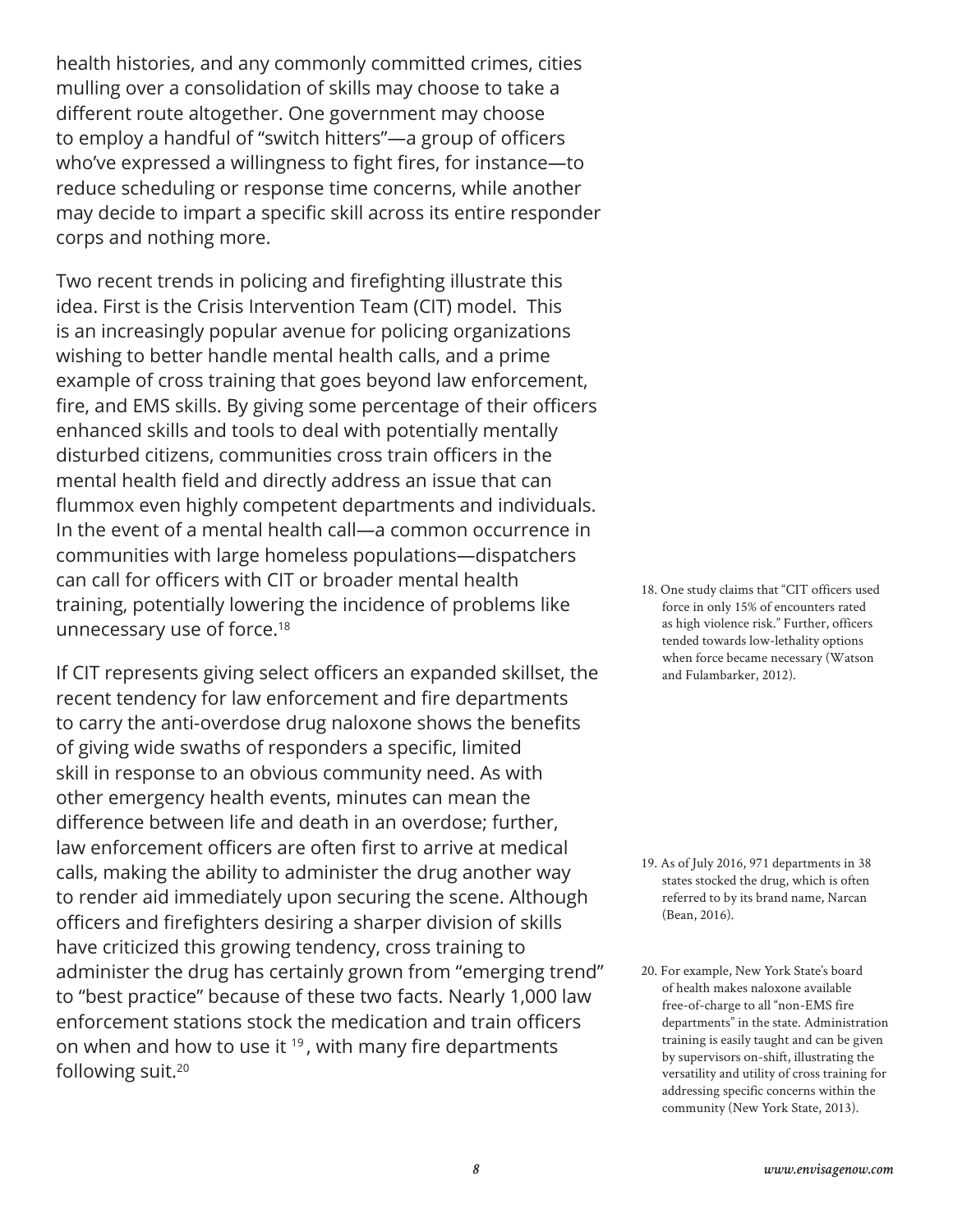Correspondingly, individual responders may realize the benefits of cross training in two high-level areas: professional growth and variation of tasks. With the practice seeing increased adoption in many areas of the country, first responders with consolidated training could find themselves at better odds to match the skills required by open staff positions. Meanwhile, responders who work in fully merged workplaces that do not mind switching roles to suit departmental needs could foreseeably enjoy the ability to approach scenes from a variety of "angles," depending on their current appointments.

## **A tale of two cities**

To this point, we have largely discussed the potential benefits of and causes for a cross-trained first responder pool. As previously noted, however, the realities of such a system are complicated, and consolidation has no guarantee of "sticking" once implemented within a community. There are numerous examples of longstanding and short-lived cross training programs alike—often referred to under the blanket term of "public safety departments" (PSDs)—folding, and for a broad variety of reasons. Funding and equipment issues, political malevolence, infighting between responders, and many other causes can all contribute to a cross training initiative's demise.

In many ways, recent events in the city of Alamogordo, New Mexico exemplify the ways cross training can backfire. Founded in 1967, the city's Department of Public Safety (DPS) was something of a forerunner in terms of consolidation. Although several public safety departments existed prior to its formation, the practice was certainly less common when it first opened its doors than it was at the time of its disbanding. Per a report from the Community Oriented Policing Service (COPS), city leadership called upon outside consultants to examine the department following allegations of misconduct by its interim leadership. The subsequent report those consultants released identified several negative trends, including:

• "Infighting and factionalism," as well as a growing sense that certain personnel within the department specifically, dedicated fire operations staff—were treated as "second class citizens," or servants to higherranking, cross-trained public safety officers (PSOs).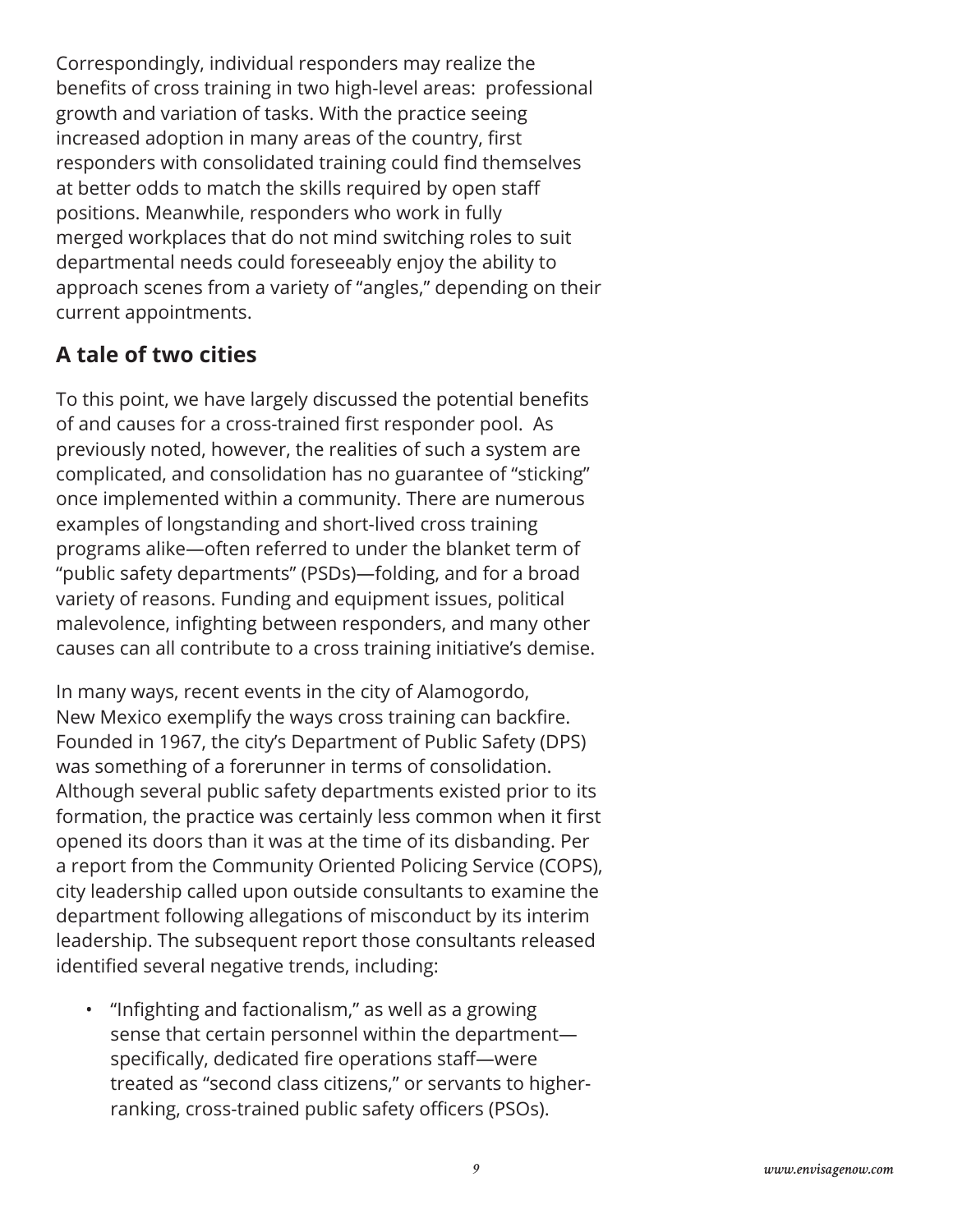- Allegations of corruption and a lack of integrity within the department's leadership.
- Jurisdictional bickering and other disagreements with the county sheriff's office, all of which damaged the relationship to a near-breakdown of communications.<sup>21</sup>

Inefficiencies also seemed to plague the Alamogordo DPS in its twilight years, particularly where its fire services were involved. The city-commissioned report seemed to indicate an untenable level of bureaucratic interference and—contrary to the tenets of cross training—overspecialization. The Community Oriented Policing Service study, for instance, claimed certain stations were staffed with personnel (dubbed "equipment officers") whose only job during fires were to hook firefighting apparatuses to a hydrant, while others had full-on Fire Safety Officers (FSOs) or PSOs. This resulted in a suboptimal system in which the equipment officers drove to fire calls, attached hoses to hydrants, and waited for bettertrained and -equipped officers to arrive and fight the fires. On paper, this flies in the face of the improved response times and more efficient procedures many cross training practices reportedly offer.

Though it is always easier to judge a situation with hindsight and degrees of separation, the tale of the Alamogordo DPS's failure seems to mirror the criticisms responders, unions, and other experts have levied at the practice of cross training. Specifically, inefficiency, a tedious (and even illogical) division of skills and services, an unofficial-but-impactful workplace caste system, lack of employee buy-in, and issues with chain of command. As the COPS report notes, the newly individual fire and law enforcement services appear to have benefitted from the split in terms of the training they receive and the quality of services they provide.

Alternatively, consider another longstanding—and, in this case, still active—cross training effort. The Sunnyvale, California Department of Public Safety has long been heralded as a model of combined EMS, fire, and law enforcement training, having successfully and effectively operated all three under the same metaphorical and physical roof since 1950. During

21. Other concerns included problems that could befall most any department, including specialized law enforcement and fire organizations: "Perceptions of favoritism" and slow response to queries and requests from management, for instance (Wilson, et al., 2016).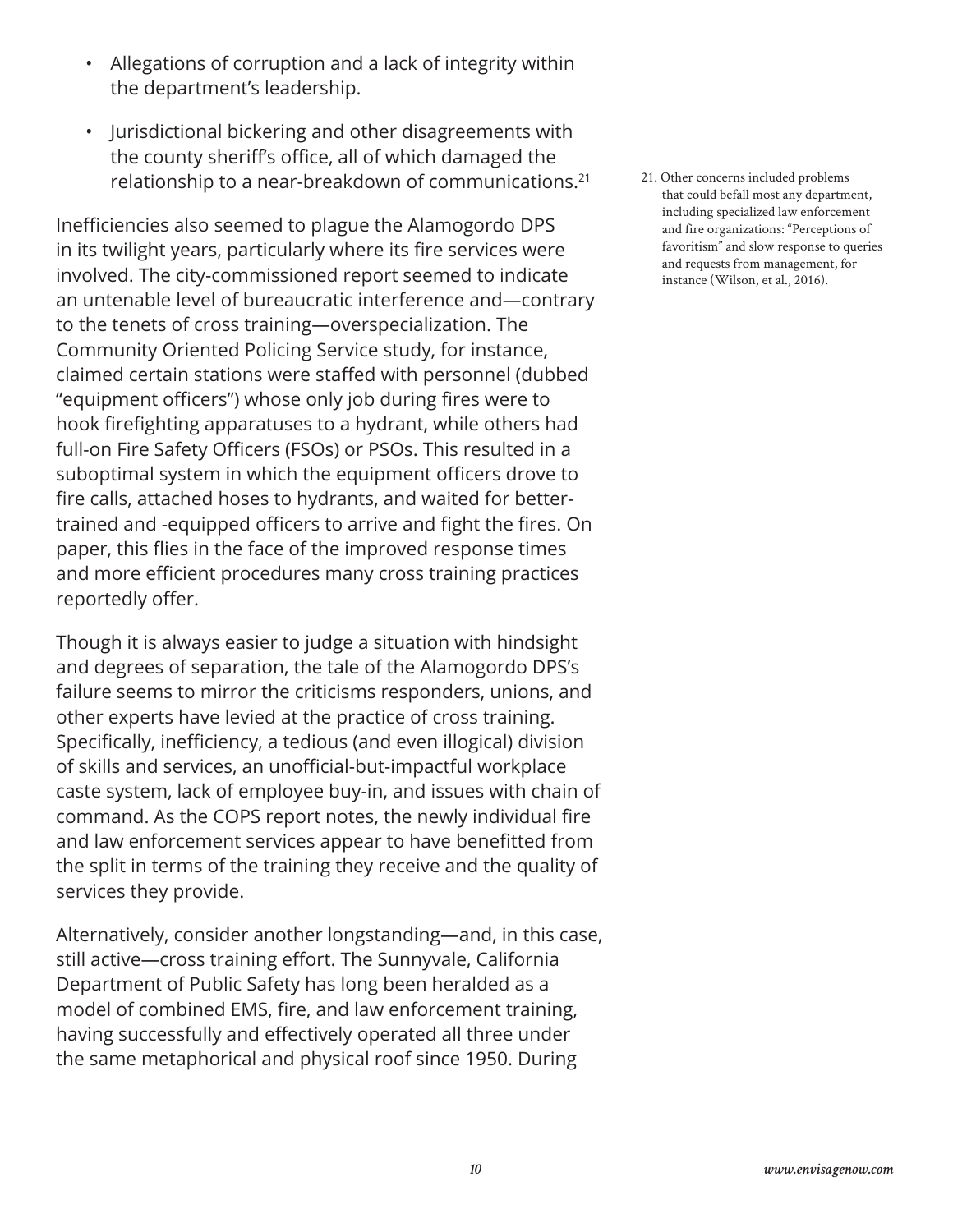this time, the city's population and corresponding DPS staffing levels have both risen substantially.<sup>22</sup> With the department's glowing reputation, it should come as no surprise that the city they serve tends to boast low crime rates and impressive response times.<sup>23</sup>

From a distance, it is hard to discern why cross training efforts could dissolve so thoroughly in Alamogordo and flourish in Sunnyvale. The two cities' circumstances even fly in the face of what little "common knowledge" exists about the practice. While research suggests cross-trained departments are more prone to failure in larger cities with high diversity and population density, Sunnyvale's population as of 2010 was over four times that of Alamogordo's; with quadruple the number of residents per square mile. Further, cost savings do not appear to be a primary motivation behind either entity's inception.

As possible answers go, simple internal-external harmony may be one of the biggest differentiators between the two. Where the Alamogordo DPS's final years were reputedly fraught with scandal, external conflict with other agencies, and internal squabbling between the ranks, at least some of the Sunnyvale DPS's success is attributed to the organization's reported "elimination of […] competition and jealousy" between fire and law enforcement, two organizations with a well-known reputation for just those problems in many communities.<sup>24</sup>

Organizational structure likely plays a role here as well if the systems ascribed to both departments mirror their real-world practices. Compared to the bureaucratic problems present in the Alamogordo DPS's former procedures, the Sunnyvale DPS's division of responsibility is best described as a simple hybrid. Officers in Sunnyvale remain officers and firefighters remain firefighters, with a standing expectation and ongoing training that make change a possibility at a moment's notice. Standing changes that do occur come at regular intervals and rely on responder input: PSOs in the department perform an annual "bid" for various roles, with experience and training playing a role in final assignments.25 Compared to Alamogordo's system, whereby people who unlock the hydrants may live and work apart from the rest of the actual firefighting team, it is possible

- 22. Departments looking to implement full mergers or other intensive, exhaustive types of cross training often reach out to Sunnyvale's department for tips, guidance, and best practices (Romney, 2013).
- 23. The city's crime rate is lower than most other California cities and most other cities of comparable size nationwide (Neighborhood Scout, accessed 2017).

24. Other growth-friendly factors cited in the document include "'a 20 to 25 percent cost saving in personnel and equipment cost," consistent with other estimates on the manpower cross training may be able to save in the right circumstances (Wilson, et al., 2012).

25. As in many firehouses and law enforcement stations, seniority is respected in this "bid" system: PSOs with 15 or more years of experience are largely free to choose between fire and law enforcement work in three-year stretches, with no need to "win" their position of choice (City of Sunnyvale, 2015).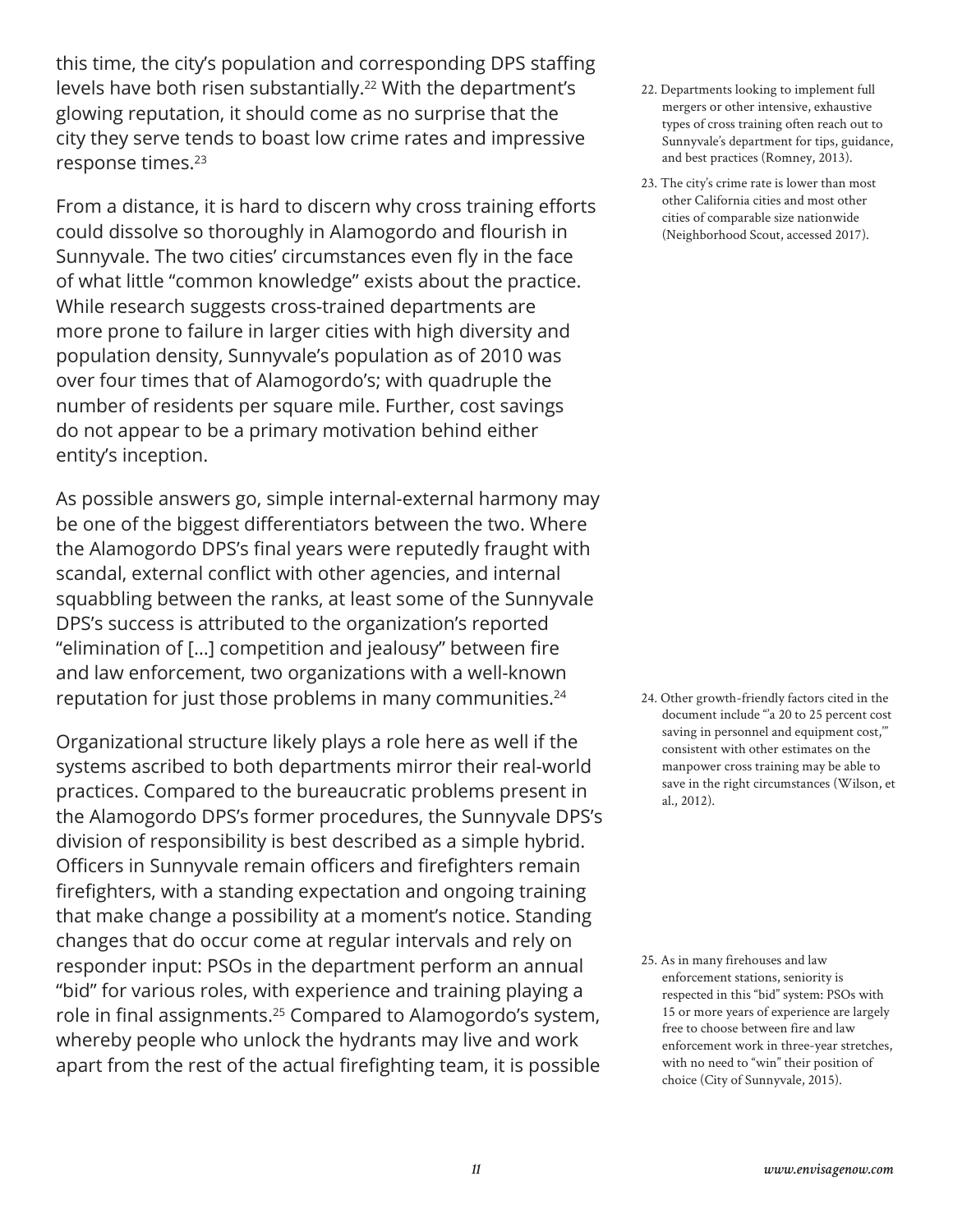the Sunnyvale DPS's natural division of duties lends itself to better work, happier responders, and less potential for error.

Ultimately, it may simply be a matter of service quality that shuttered one organization and continues to keep another going. Though public scandals and governmental inquiry may have pushed Alamogordo to dissolve its Department of Public Safety instead of attempting to repair it, its residents, decision-makers, and responders clearly made the decision in an attempt to improve law enforcement and fire services, the COPS study says. Regardless of the reasons for their successes, this is not a problem Sunnyvale's DPS has had to worry about on the same scale.

#### **What responders think**

If other factors surrounding first responder cross training (disciplines trained, the extent of the merger, the reasons a city considers the change, etc.) depend on context, one aspect remains consistent: As a rule, individual first responders and the organizations that represent them seem to be against the practice, or at least highly suspicious of it.

Much of this opposition seems to build upon fundamental differences in the natures of fire, law enforcement, and EMS work, particularly where fire-law enforcement consolidations are involved. Because the vocations are so different—and because people who choose one field or the other tend to view it as a calling instead of a job that can be switched in and out at will—detractors say there are very few legitimate reasons to combine the two. Just as the professional chef would not perform well in a job that forced them to spend appreciable time as a waiter, a dedicated officer or firefighter might not have the motivation and interest sufficient to perform well within the other role, or desire to take a job that forces them to.

This basic idea manifests itself in most every aspect of the anti-consolidation argument. Detractors say the differences again, centering mostly on law enforcement and fire services start from the first day of academy, with the gulf in required skills, knowledge, and experience only growing from there.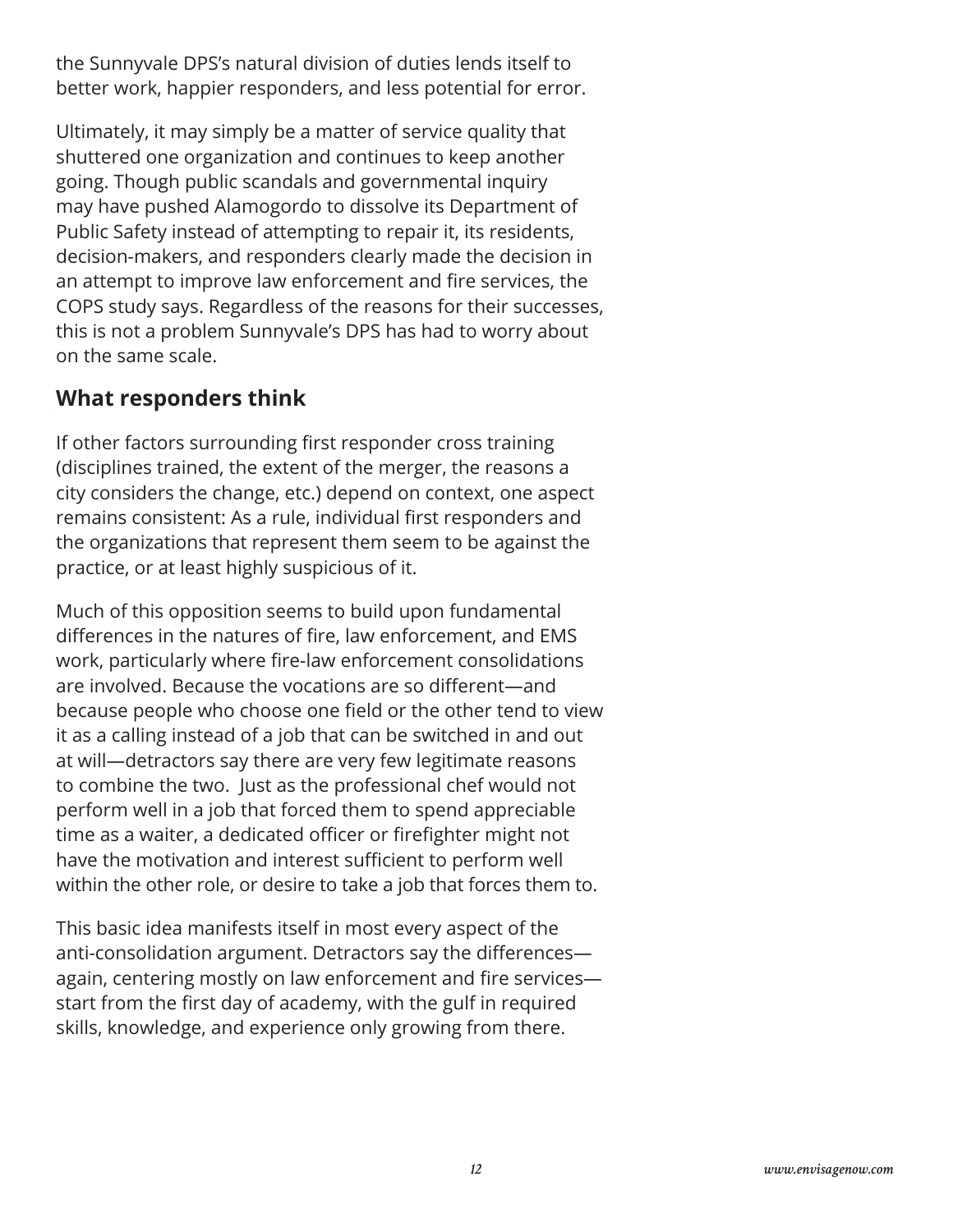By that logic, trainings the two camps must complete vary so much as to be incompatible, and the experience it takes to acquire veteran proficiency in either field can take years of real-world practice; a cross-trained responder forced to act in another role loses time that could be spent honing skills in their preferred field, in other words.

Because of these differences, detractors see attempts to consolidate as little more than cost-saving measures, which, in turn, may be seen as cynical attempts to trade service quality for dollars saved. This is one of several positions taken by the International Association of Fire Chiefs (IAFC), for instance.<sup>26</sup>

The IAFC's stances against cross training appear to match what the average firefighter feels about the practice. Though a relatively broad (if still mostly negative) sample of opinions can be found in other branches of first response, firefighters seem to voice the largest and loudest opposition when the topic is broached. This is at least partially due to the decline in fire calls, viewed through the lens of tasks a newly merged law enforcement-fire entity might assign: officers may occasionally be asked to "pick up the hose," as it were, but firefighters in most cities will almost certainly see a comparatively disproportionate amount of time behind the badge.<sup>27</sup>

Other potential points of concern for law enforcement and fire professionals include administrative matters, like seniority and pension. Although some cities (Los Angeles, for instance) have long held combined fire and law enforcement pension funds, communities with separate funds would likely have to consider a new solution once their forces were merged. On the seniority side, a merger could have a troublesome impact on the way certain benefits are handled when law enforcement and fire are all moved to the same equivalent ranks. More concerning, roster cuts due to a reduced need for manpower could cause low-tenured firefighters and law enforcement officers to lose their jobs in the shuffle, as has happened in Michigan and other states.<sup>28</sup>

- 26. Other concerns raised and positions held by the IAFC include:
- The fact that cross training does not reduce the number of fire calls made, or the response organization's need to respond to them.
- The dangers inherent to firefighting and the training needed to avoid them: While both law enforcement and firefighting work have obvious dangers, a lapse in judgment or education by a firefighter ostensibly has greater chance to immediately harm more people, calling again to the training differences between the professions.
- The fact that many cross training moves seem to be made in response to diminishing fire calls, a position the IAFC claims could put people in fire situations at greater risk.
- A "dangerously narrow" public assumption that firefighting stops at fire suppression and EMS work, when the services offered by modern firefighting organizations go far beyond these two functions.

(International Association of Fire Chiefs, 2009).

27. This very concern has ignited considerable disagreement where potential consolidation is put on the ballot. In Michigan, where cross training between law enforcement and fire resources is most common, firefighters and city decision-makers engaged in the equivalent of a political fistfight in at least one city (Harper Woods), complete with yardsigns and finger-pointing from both parties; other cities in Michigan, feeling intense opposition from firefighters and at times the public, have instead taken to consolidating multiple fire stations into singular, multi-municipal units (Jamieson, 2011).

<sup>28.</sup> Ten firefighters were laid off in Bay City, Michigan's 2013 merger (Vela, 2013).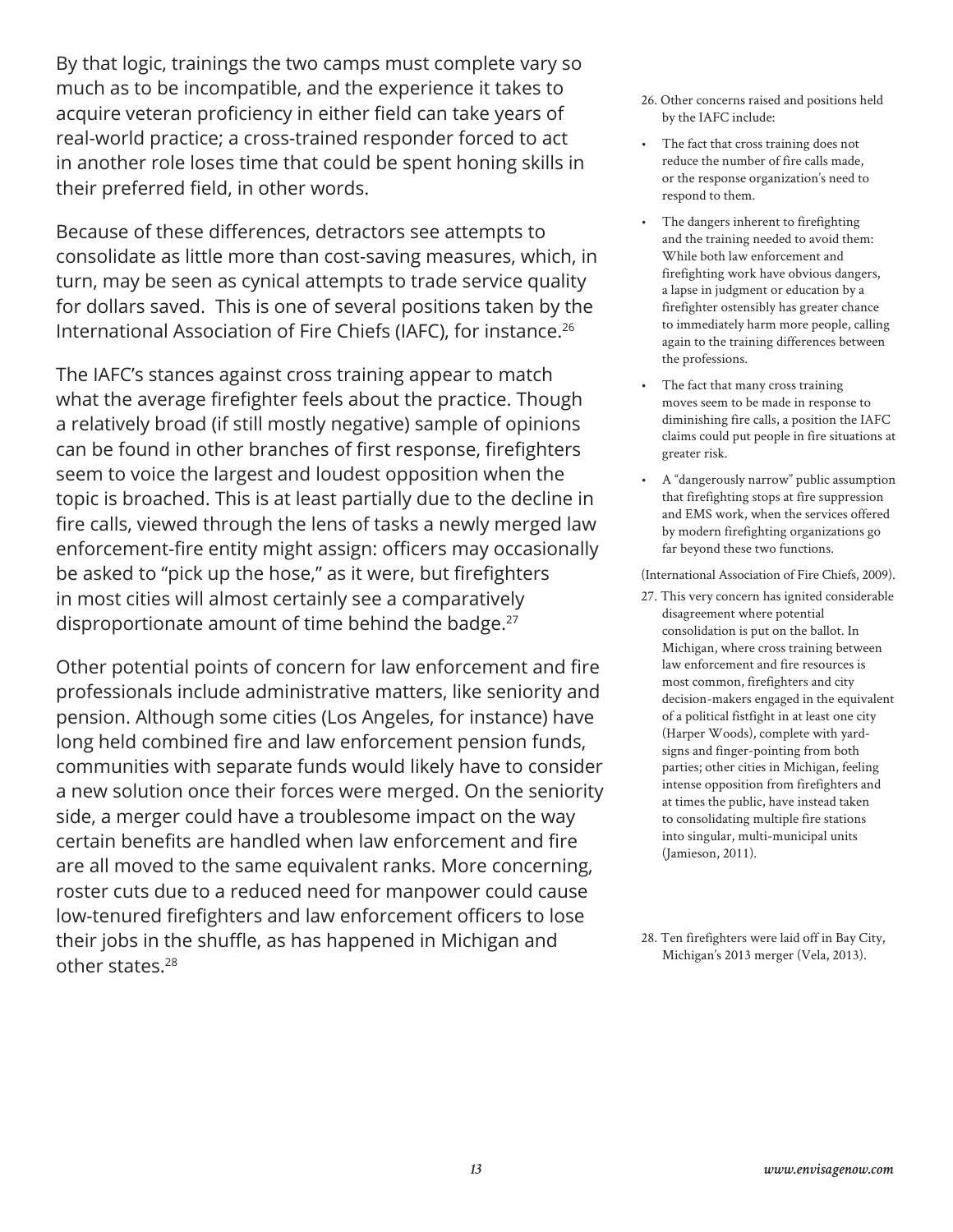## **Conclusion**

Though long and in-depth, the examples of potential cross training uses cited in this report are far from exhaustive. In reality, every community adopting or attempting to adopt the practice will likely have to forge their own path, at least to a degree. Even the city attempting a comprehensive merger of law enforcement, fire, and EMS resources will need to address issues that arise from their current first response structure, desired near-future results, and larger long-term goals. Cities attempting more hybridized approaches to consolidation, as Chicago did when developing its widely known adaptation of tactical EMS (TEMS), will undoubtedly need to tailor and refine both their stated needs and end processes even further to find success.<sup>29</sup>

In every event, however, communities considering cross training would be well advised to perform their due diligence. The practice may appear to have several benefits, in theory. Successful consolidations in various areas of the country do provide compelling arguments and good examples for other cities—particularly those facing fiscal difficulty or inefficient manpower usage—to model; even then, cities that treat consolidation as an instant solution or an easy fix to complex problems are likely to find steep opposition prior to implementation and unforeseen challenges during.

In other words, cross training remains a controversial and highly discussed practice in first responder and government circles for a reason. If it is not quite a wild guess in terms of predictable gains, its history proves that past successes are no guarantee of future survival. For a practice often deployed when other measures have failed, that makes a cautious approach even more important—for the sake of responders and for the communities they serve.

29. Chicago's model focuses mostly on tactical response and interoperability in highly dangerous events. A fire department EMS team member would be able to "support [Chicago PD] missions" in a mass-casualty situation after taking the training. One author calls the cross training approach "uniquely Chicago" (Richards, et al., 2016).

**To cite this article:** Envisage Technologies. "Cross Training: The Risks and Rewards of Consolidating First Responder Skills" www.envisagenow.com/cross-training, 10 January 2018.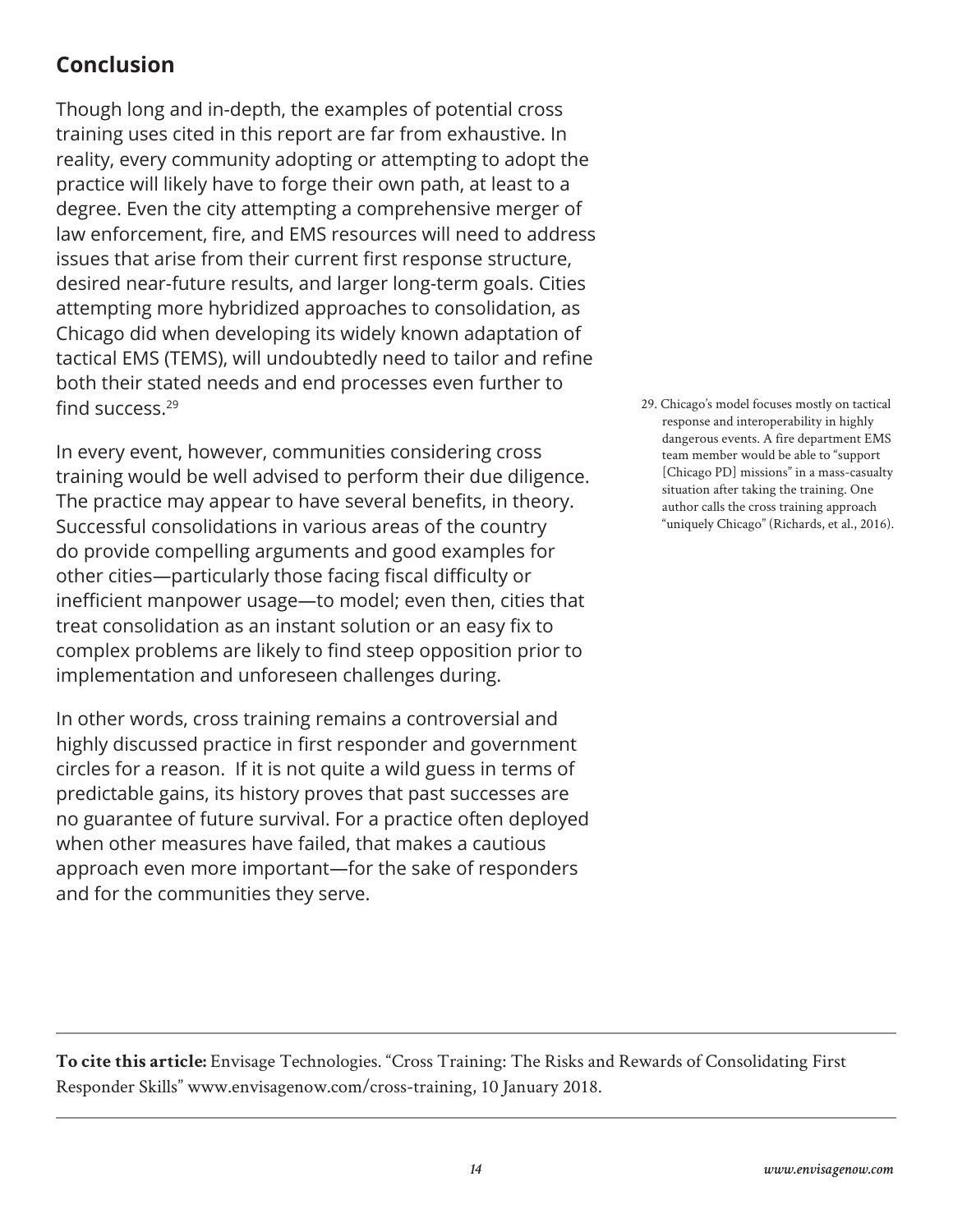#### **References**

- Alyson, J. (n.d.) What Certifications Do I Need to Become a Firefighter? Chron.com. Retrieved on May 10, 2017 from http:// work.chron.com/certifications-need-become-firefighter-17338.html.
- American Addiction Centers. (n.d.). EMS Responders The Stress is Killing Us. American Addiction Centers. Retrieved on May 10, 2017 from http://americanaddictioncenters.org/blog/ems-responders-the-stress-is-killing-us.
- Bean, M. (2016). US states ranked by number of police departments carrying naloxone. Becker's Hospital Review, 18 July 2016. Retrieved on May 9, 2017 from http://www.beckershospitalreview.com/population-health/us-states-ranked-bynumber-of-police-departments-carrying-naloxone.html.
- Bond, M. (2014). The Impact of Stress and Fatigue on Law Enforcement Officers and Steps to Control It. In Public Safety, 24 February 2014. Retrieved May 9, 2017 from http://inpublicsafety.com/2014/02/the-impact-of-stress-and-fatigue-onlaw-enforcement-officers-and-steps-to-control-it.
- City of Sunnyvale. (2015). Memorandum of Understanding. City of Sunnyvale, 1 July 2015. Retrieved May 9, 2017 from https://web.archive.org/web/20161107003853/http://sunnyvale.ca.gov/Portals/0/Sunnyvale/HRD/MOUs/PSOA-MOU.pdf.
- Committee on Homeland Security and Governmental Affairs. (n.d.) Hurricane Katrina: A Nation Still Unprepared. Government Publishing Office. Retrieved on May 10, 2017 from https://www.gpo.gov/fdsys/pkg/CRPT-109srpt322/ pdf/CRPT-109srpt322.pdf.
- Department of Public Safety. (n.d.). In Wikipedia. Retrieved May 9, 2017 from https://en.wikipedia.org/wiki/Department\_ of\_Public\_Safety.
- Granier, B. T. (n.d.). Cross-Training: A Case Study. SANS Technology Institute. Retrieved on May 9, 2017 from https:// www.sans.edu/cyber-research/management-laboratory/article/granier-mgt421.
- Homeland Security Presidential Directive. The White House (Archive), 28 February 2003. Retrieved on May 9, 2017 from https://georgewbush-whitehouse.archives.gov/news/releases/2003/02/20030228-9.htmlhttps://www.dhs.gov/sites/ default/files/publications/Homeland%20Security%20Presidential%20Directive%205.pdf.
- IAFC. (n.d.). IAFC Position: Consolidation of Fire/Emergency and Law Enforcement Departments and the Creation of Public Safety Officers. International Association of Fire Chiefs. Retrieved on May 9, 2017 from https://www.iafc.org/topicsand-tools/resources/resource/iafc-position-consolidation-of-fire-emergency-and-law-enforcement-departments-andthe-creation-of-public-safety-officers.
- Jahnke, S. (2015). Firefighters and alcohol, what the data says. FireRescue1. Retrieved on May 10, 2017 from https://www. firerescue1.com/fire-chief/articles/2150808-Firefighters-and-alcohol-what-the-data-says/.
- Jamieson, D. Municipal Debt: Police, Fire Department Merger Attempts Spark Union Fights. The Huffington Post, 27 April 2011. Retrieved on May 9, 2017 from http://www.huffingtonpost.com/2011/04/27/municipal-debt-union-fightfirefighters-police\_n\_853956.html.
- Lesonsky, R. (2015). The 3 Types of Workplace Burnout and How to Help Your Employees Heal. Fundera Ledger, 13 April 2015. Retrieved on May 10, 2017 from https://www.fundera.com/blog/3-types-workplace-burnout.
- Mackel, T. (2014). Firefighters Association pitches idea to improve response times. WDSU 6 News, 11 July 2014. Retrieved on May 9, 2017 from http://www.wdsu.com/article/firefighters-association-pitches-idea-to-improve-responsetimes/3371749.